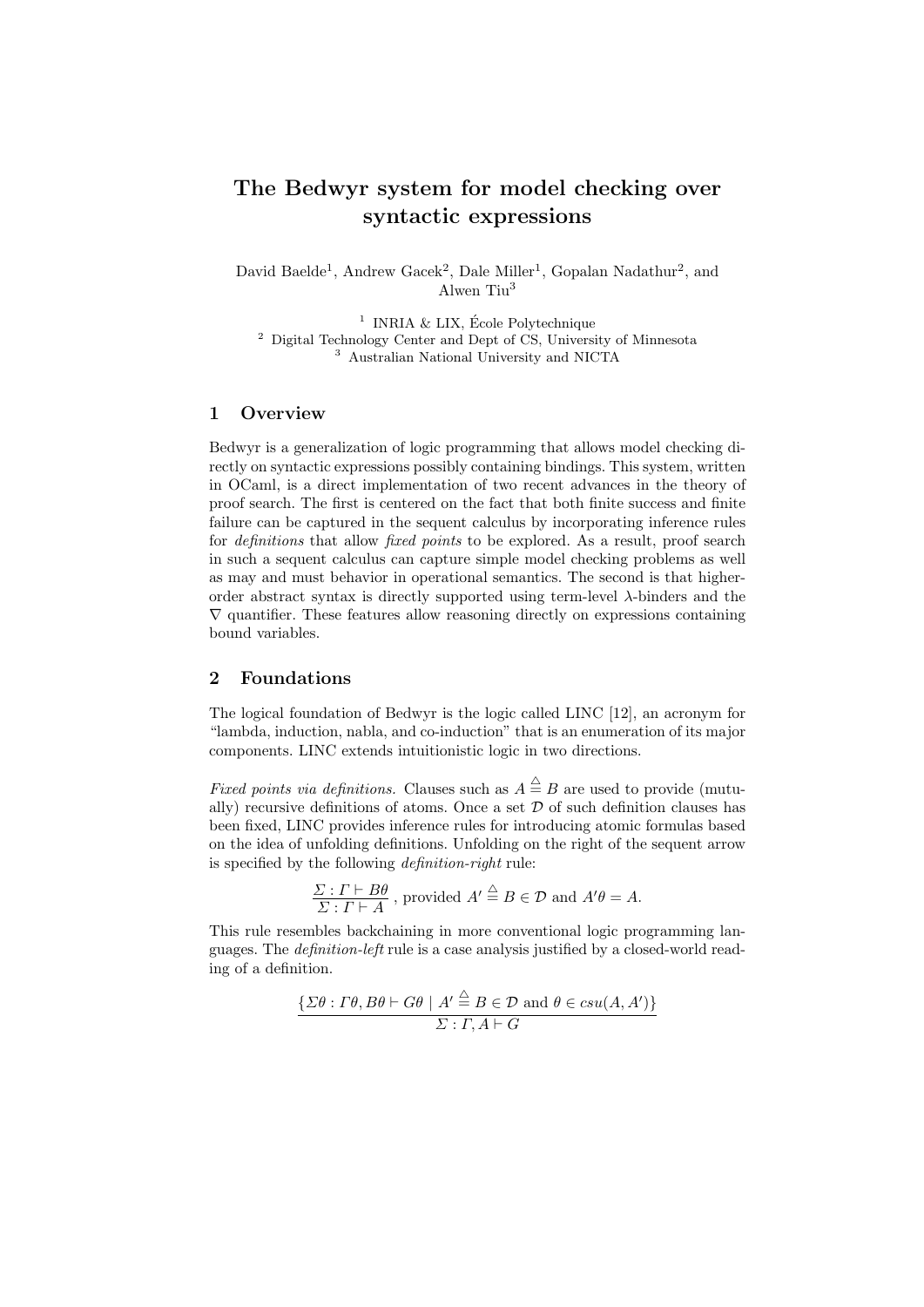Notice that this rule uses unification: the eigenvariables of the sequent (stored in the signature  $\Sigma$ ) are instantiated by  $\theta$ , which is a member of a complete set of unifiers (csu) for atoms  $A$  and  $A'$ . Bedwyr implements a subset of this rule that is restricted to *higher-order pattern unification* and, hence, to a case where  $csu$  can be replaced by  $mqu$ . If an atom on the left fails to unify with the head of any definition, the premise set of this inference rule is empty and, hence, the sequent is proved: thus, a unification *failure* is turned into a proof search *success*.

Notice that this use of definitions as fixed points implies that logic specifications are not treated as part of a theory from which conclusions are drawn. Instead, the proof system itself is parametrized by the logic specification. In this way, definitions remain fixed during proof search and the closed world assumption can be applied to the logic specification. For earlier references to this approach to fixed points see [3, 11, 4].

Nabla quantification. Bedwyr supports the  $\lambda$ -tree syntax [6] approach to higherorder abstract syntax  $[9]$  by implementing a logic that provides  $(i)$  terms that may contain  $\lambda$ -bindings, *(ii)* variables that can range over such terms, and (*iii*) equality (and unification) that follows the rules of  $\lambda$ -conversion. Bedwyr shares these attributes with systems such as  $\lambda$ Prolog. However, it additionally includes the ∇-quantifier that is needed to fully exploit the closed-world aspects of LINC. This quantifier can be read informally as "for a new variable" and is accommodated easily within the sequent calculus with the introduction of a new kind of local context scoped over formulas. We refer the reader to [7] for more details. We point out here, however, that  $\nabla$  can always be given minimal scope by using the equivalences  $\nabla x.(Ax*Bx) \equiv (\nabla x.Ax)*( \nabla x.Bx)$  where  $*$  may be  $\supset$ ,  $\wedge$  or  $\vee$  and the fact that  $\nabla$  is self-dual:  $\nabla x.\neg Bx \equiv \neg \nabla x.Bx$ . When  $\nabla$  is moved under ∀ and ∃, it raises the type of the quantified variable: in particular, in the equivalences  $\nabla x \forall y.Fxy \equiv \forall h \nabla x.Fx(hx)$  and  $\nabla x \exists y.Fxy \equiv \exists h \nabla x.Fx(hx)$ , the variable y is replaced with a functional variable h. Finally, when  $\nabla$  is scoped over equations, the equivalence  $\nabla x(Tx = Sx) \equiv (\lambda x \cdot Tx) = (\lambda x \cdot Sx)$  allows it to be completely removed. As a result, no fundamentally new ideas are needed to implement  $\nabla$  in a framework where  $\lambda$ -term equality is supported.

## 3 Architecture

Bedwyr implements a fragment of LINC that is large enough to permit interesting applications of fixed points and  $\nabla$ . In this fragment, all the left rules are invertible. Consequently, we can use a simple proof strategy that alternates between left and right-rules, with the left-rules taking precedence over the right rules.

Two provers. The fragment of LINC implemented in Bedwyr is given by the following grammar:

 $L0 ::= \top | A | L0 \wedge L0 | L0 \vee L0 | \nabla x. L0 | \exists x. L0$  $L1 ::= \top | A | L1 \wedge L1 | L1 \vee L1 | ∇x. L1 | ∃x. L1 | ∤x. L1 | L0 ∋ L1$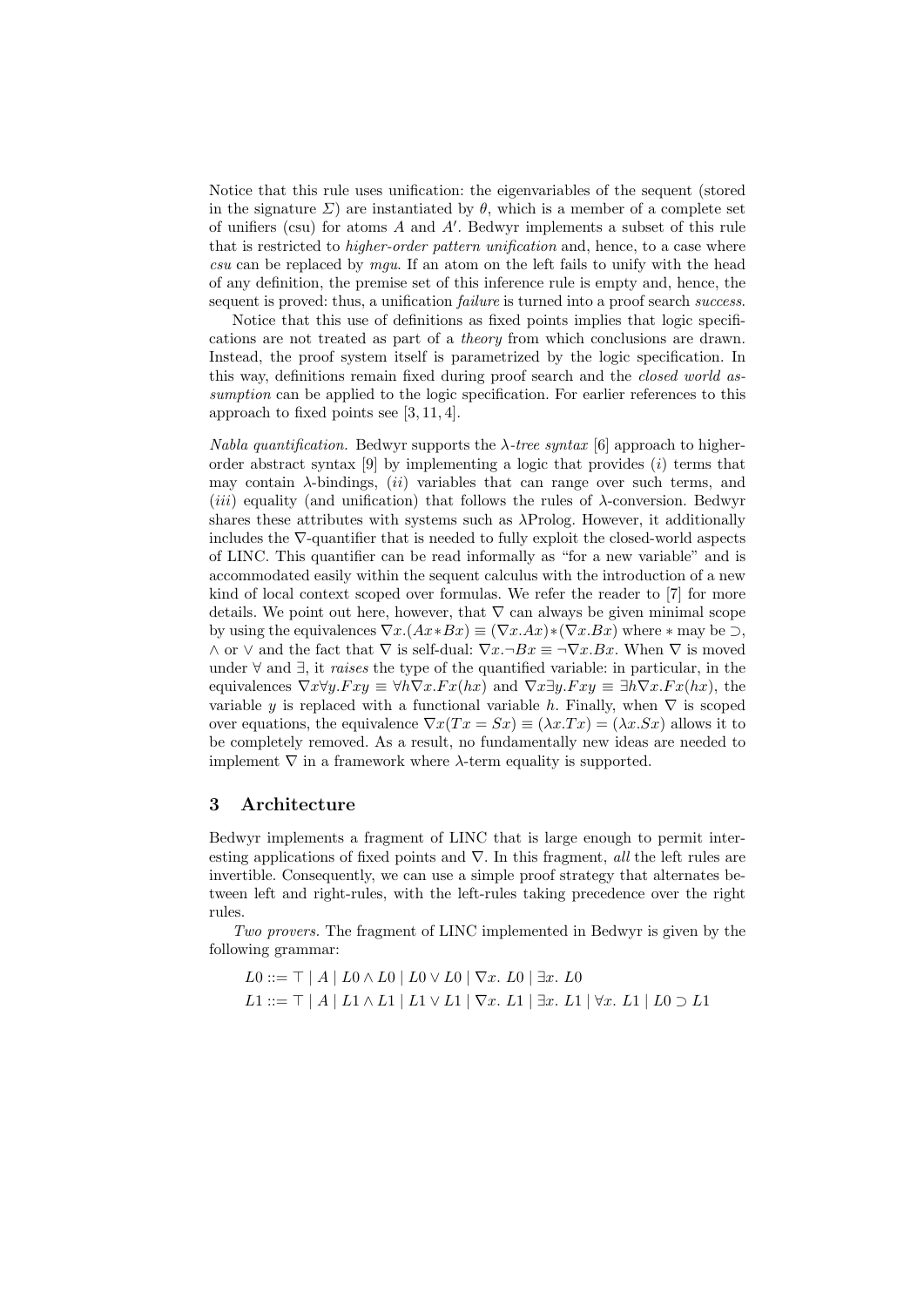The formulas in this fragment are divided into *level-0* formulas, given by  $L_0$ above, and level-1 formulas, given by L1. Implicit in the above grammar is the partition of atoms into level-0 atoms and level-1 atoms. Restrictions apply to goal formulas and definitions: goal formulas can be level-0 or level-1 formulas, and in a definition  $A \stackrel{\triangle}{=} B$ , A and B can be level-0 or level-1 formulas, provided that the level of  $A$  is greater than or equal to the level of  $B$ .

Level-0 formulas are essentially a subset of goal formulas in  $\lambda \text{Prolog}$  (with  $\nabla$  replacing  $\forall$ ). Proof search for a defined atom of level-0 is thus the same as in λProlog (and Bedwyr implements that fragment following the basic ideas described in [2]). We can think of a level-0 definition, say,  $p x \stackrel{\triangle}{=} B x$ , as defining a set of elements x satisfying  $B x$ . A successful proof search for pt means that t is in the set characterized by B. A level-1 statement like  $\forall x.px \supset Rx$  would then mean that R holds for all elements of the set characterized by  $p$ . That is, this statement captures the enumeration of a *model* of  $p$  and its verification can be seen as a form of model checking. To reflect this operational reading of level-1 implications, the proof search engine of Bedwyr uses two subprovers: the Level-0 prover (a simplified λProlog engine), and the Level-1 prover. The latter is a usual depth-first goal-directed prover but with a novel treatment of implication. When the Level-1 prover reaches the implication  $A \supset B$ , it calls the Level-0 prover on A and gets in return a stream of answer substitutions: the Level-1 prover then checks that, for every substitution  $\theta$  in that stream,  $B\theta$  holds. In particular, if Level-0 finitely fails with A, the implication is proved.

As with most depth-first implementations of proof search, Bedwyr suffers from some aspects of incompleteness: for example, the prover can easily loop during a search although different choices of goal or clause ordering can lead to a proof, and certain kinds of unification problems should be delayed instead of attempted eagerly. For a more detailed account on the incompleteness issues, we refer the reader to [14]. Bedwyr does not currently implement static checking of types and the stratification of definitions (which is required in the cut-elimination proof for LINC). This allows us to experiment with a wider range of examples than those allowed by LINC.

Higher-order pattern unification. We adapt the treatment of higher-order pattern unification due to Nadathur and Linnell [8]. This implementation uses the suspension calculus representation of  $\lambda$ -terms. We avoid explicit raising, which is expensive, by representing  $\nabla$ -bound variables by indices and associating a *global* and a local level annotation with other quantified variables. The global level replaces raising over existential and universal variables. The local level replaces raising over  $\nabla$ -bound variables. For example, the scoping in  $\forall x.\exists y.\nabla n.\forall z.Fxynz$ is represented by the following annotation:  $Fx^{0,0}Y^{1,0}\#_0z^{2,1}$  (we use lowercase letters for universal variables, uppercase for existentials, the index  $\#_n$  for the n-th  $\nabla$ -bound variable, and write in superscript the annotation  $(global, local)$ ). Using this annotation scheme, the scoping aspects of  $\nabla$  quantifiers are reflected into new conditions on local levels but the overall structure of the higher-order pattern unification problem and its mgu properties are preserved.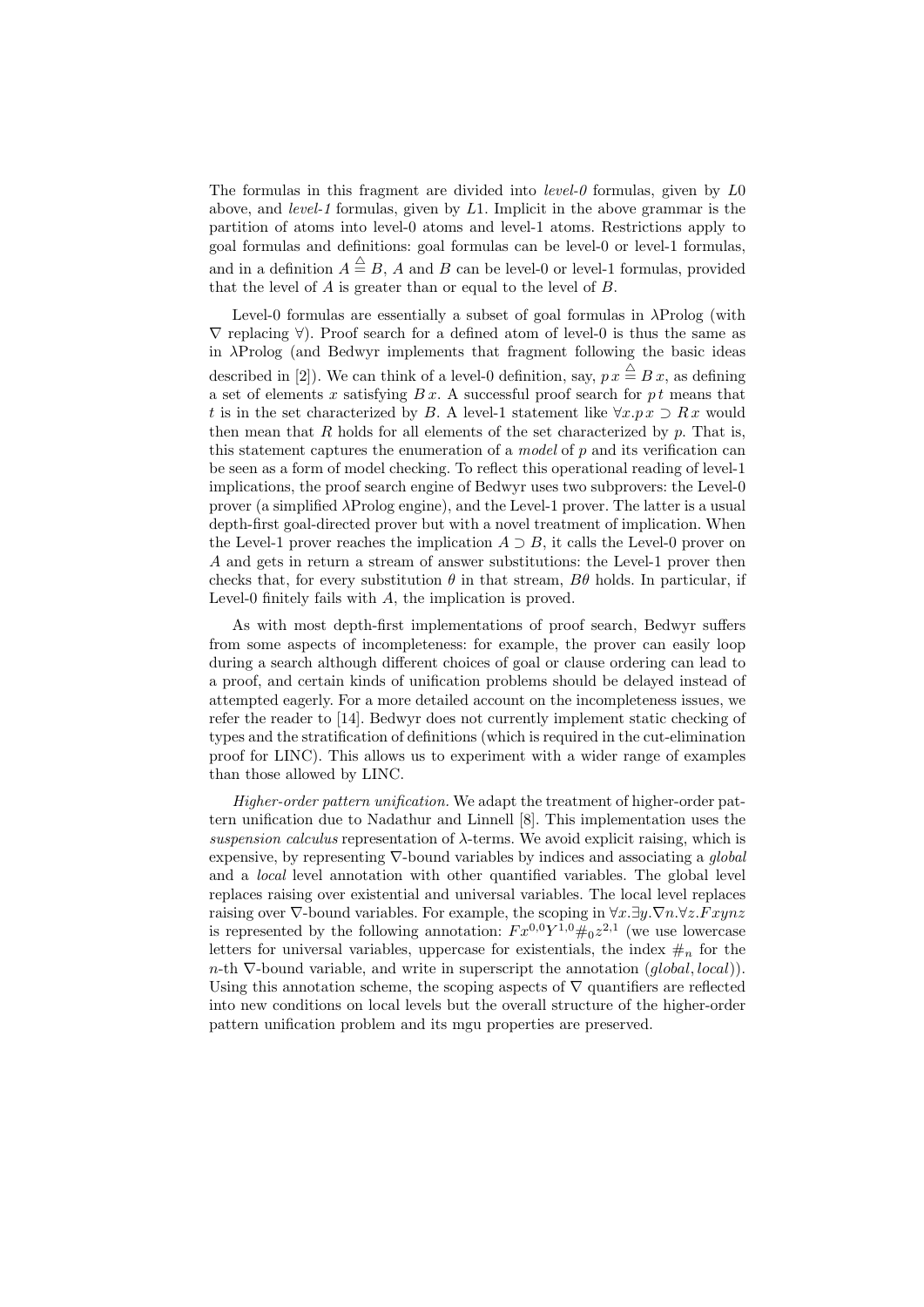Tabling. We introduced tabling in Bedwyr to cut-down exponential blowups caused by redundant computations and to detect loops during proof-search. The first optimization is critical for applications such as weak bisimulation checking. The second one proves useful when exploring reachability in a cyclic graph.

Tabling is currently used in Bedwyr to experiment with proof search for inductive and co-inductive predicates. A loop over an inductive predicate that would otherwise cause a divergence can be categorized using tabling as a failure. Similarly, in the co-inductive case, loops yield success. This interpretation of loops as failure or success is not part of the meta-theory of LINC. Its soundness is currently conjectured, although we do not see any inconsistency of this interpretation on the numerous examples that we tried.

Inductive proof-search with tabling is implemented effectively in provers like XSB [10] using, for example, suspensions. The implementation of tables in Bedwyr fits simply in the initial design of the prover but is much weaker. We only table a goal in Level-1 when it does not have free occurrences of variables introduced by an existential quantifier; and in Level-0 when it does not have any free variable occurrence. Nevertheless, this implementation of tabling has proved useful in several cases, ranging from graph examples to bisimulation.

## 4 Examples

We give here a brief description of the range of applications of Bedwyr. We refer the reader to http://slimmer.gforge.inria.fr/bedwyr and the user manual for Bedwyr [1] for more details about these and other examples.

Finite failure. Let false be an atom that has no definition. Negation of a level-0 formula G can then be written as the level-1 formula  $G \supset$  false and this negation is provable in the level-1 prover if all attempts to prove  $G$  in the level-0 prover fail. For example, the formula  $\forall y[\lambda x.x = \lambda x.y \supset \text{false}]$  is a theorem: *i.e.*, the identity abstraction is always different from a constant-valued abstraction.

*Model-checking.* If the two predicates  $P$  and  $Q$  are defined using Horn clauses, then the Level-1 prover is capable of attempting a proof of  $\forall x$ .  $P \ x \supset Q \ x$ . This covers most (un)reachability checks common in model-checking. Related examples in the Bedwyr distribution include the verification of a 3 bits addition circuit and graph cyclicity checks.

Games and strategies. Assuming that a transition in a game from position  $P$ to position  $P'$  can be described by a level-0 formula step  $P P'$  then proving the level-1 atom win P defined by

win 
$$
P \stackrel{\triangle}{=} \forall P'
$$
. step  $P' \supset \exists P''$ . step  $P' P'' \wedge \text{win } P''$ 

will determine if there is a winning strategy from position  $P$ . If all win-atoms are tabled during proof search, the resulting table contains an actual winning strategy.

Simulation in process calculi. If the level-0 atom  $P \xrightarrow{A} Q$  specifies a one-step transition (process  $P$  does an  $A$ -action and results in process  $Q$ ), then simulation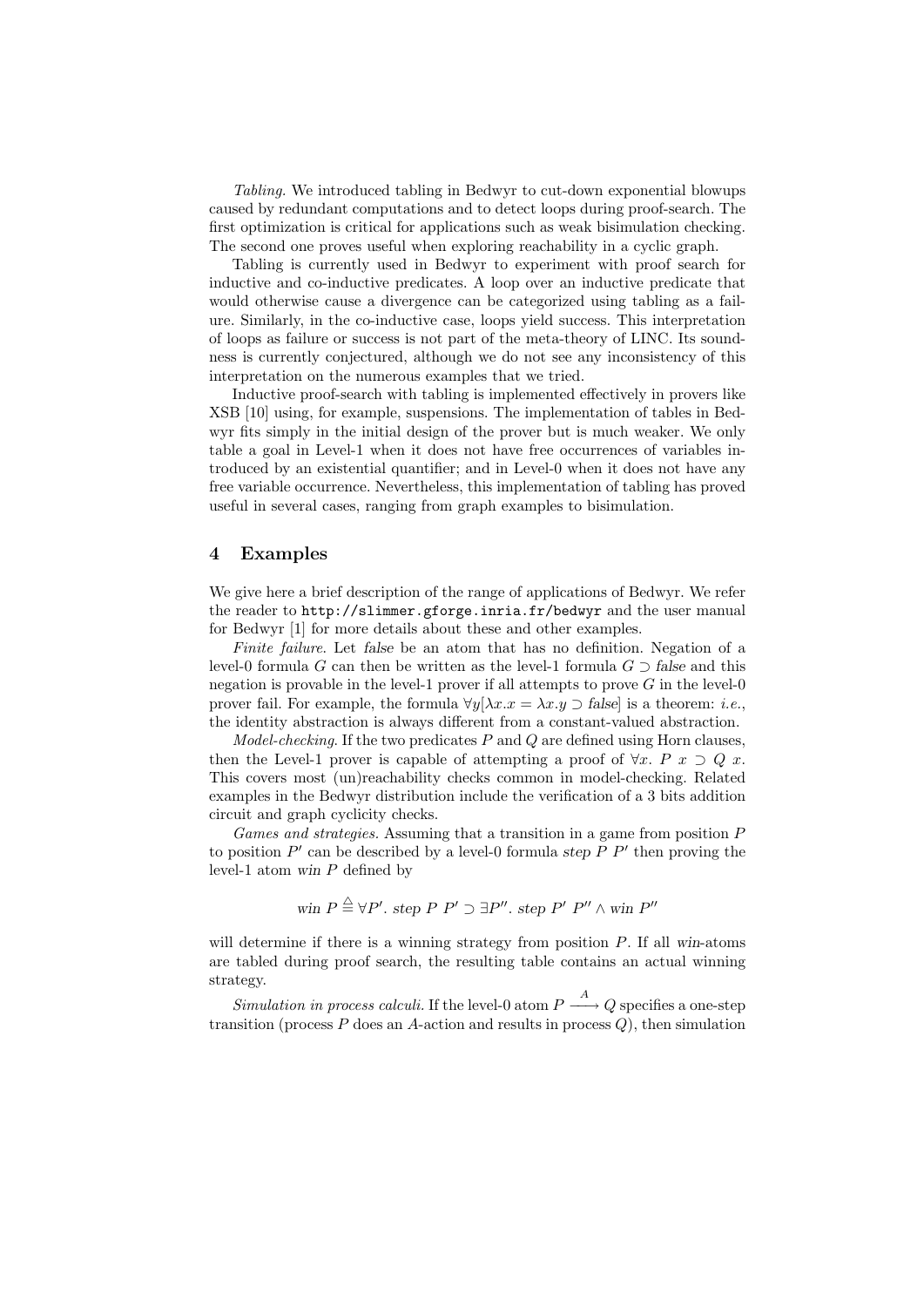can be written in Bedwyr as follows [5].

$$
\text{sim } P \ Q \stackrel{\triangle}{=} \forall A \forall P'. \ P \stackrel{A}{\longrightarrow} P' \supset \exists Q'. \ Q \stackrel{A}{\longrightarrow} Q' \land \text{sim } P' \ Q'
$$

In dealing with the  $\pi$ -calculus, where bindings can occur within one-step transitions, there are two additional transitions that need to be encoded: in particular,  $P \stackrel{\downarrow X}{\longrightarrow} P'$  and  $P \stackrel{\uparrow X}{\longrightarrow} P'$ , for bound input and bound output transitions on channel X. In both of these cases,  $P$  is a process but  $P'$  is a name abstraction over a process. The full specification of (late, open) simulation for the  $\pi$ -calculus can be written using the following [7].

$$
\begin{aligned}\n\text{sim } P \ Q &\stackrel{\triangle}{=} [\forall A \forall P'. \ P \xrightarrow{A} P' \supset \exists Q'. \ Q \xrightarrow{A} Q' \land \text{sim } P' \ Q'] \land \\
& [\forall X \forall P'. \ P \xrightarrow{1X} P' \supset \exists Q'. \ Q \xrightarrow{1X} Q' \land \forall w . \text{sim } (P'w) \ (Q'w)] \land \\
& [\forall X \forall P'. \ P \xrightarrow{1X} P' \supset \exists Q'. \ Q \xrightarrow{1X} Q' \land \nabla w . \text{sim } (P'w) \ (Q'w)]\n\end{aligned}
$$

Notice that the abstracted continuation resulting from bound input and bound output actions are treated by the  $\forall$ -quantifier and the  $\nabla$ -quantifier, respectively. In a similar way, modal logics for the  $\pi$ -calculus can be captured [13]. If simatoms are tabled during proof search, the resulting table contains an actual simulation. Bisimulation is easily captured by simply adding the symmetric clauses for all those used to define sim.

Meta-level reasoning. Because Bedwyr uses the  $\nabla$  quantifier and the  $\lambda$ -tree approach to encoding syntax, it is possible to specify provability in an object logic and to reason to some extent about what is and is not provable. Consider the tiny fragment of intuitionistic logic with the universal quantifier  $\overline{\forall}$  and the implication  $\Rightarrow$  in which we only allow atoms to the left of implications. If the formula  $\overline{\forall}x$ . (p x  $r \Rightarrow \overline{\forall}y$ . (p y s  $\Rightarrow$  p x t)) is provable in this logic then one would expect  $r$  and  $t$  to be syntactically equal terms. In searching for a proof of this formula, the quantified variables are replaced by distinct eigenvariables: therefore, the only way the formula could have been proved is for  $p x t$  to match p x r, hence  $r = t$ . Provability of a formula B from a list of atomic formulas L can be specified by the following meta-level (Bedwyr-level) judgment pv  $L$  B:

$$
pv L B \stackrel{\triangle}{=} memb B L.
$$
  
  $pv L (\overline{\forall}B) \stackrel{\triangle}{=} \nabla x. pv L (B x).$   
  $pv L (A \Rightarrow B) \stackrel{\triangle}{=} pv (A :: L) B.$ 

Here, memb and :: are the usual predicate for list membership and the non-empty list constructor. Object-level eigenvariables are specified using the meta-level ∇-quantifier. The above observation about object-logic provability can now be stated in the meta-logic as the following formula, which is provable in Bedwyr:

$$
\forall r \forall s \forall t. \; pv \; nil \; (\forall x. \; (p \; x \; r \Rightarrow \forall y. \; (p \; y \; s \Rightarrow p \; x \; t))) \supset r = t.
$$

## 5 Future Work

We are working on several improvements to Bedwyr, including more sophisticated tabling and allowing the suspension of goals containing non-higher-order-